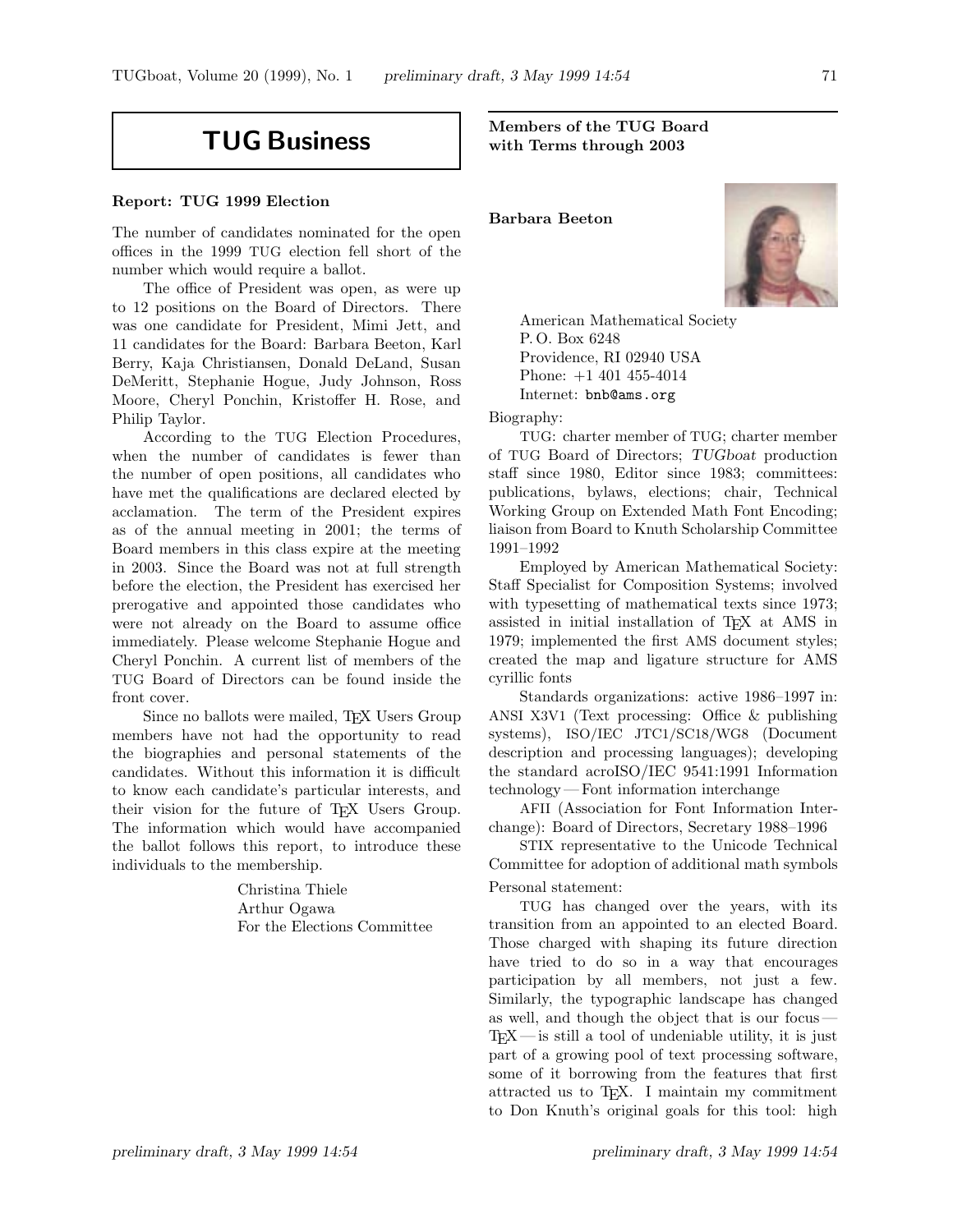typographic quality and portability. Within this framework, my goal is to continue working for unconstrained communication among TEX users, to encourage exploration of techniques consistent with the typographic excellence we have come to expect, and to act as a historian of the T<sub>EX</sub> community when that is appropriate.

## **Karl Berry**

135 Center Hill Road Plymouth, MA 02360 Internet: kb@cs.umb.edu

Biography:

First contact in 1982. Subsequently, many installations at many organizations (not to mention many readings of the *TEXbook* and *Metafontbook*). Co-author of *TEX for the Impatient*, one of the first comprehensive non-Knuthian books on TFX. I took over maintenance of the Unix port of TEX (i.e., Web2c) in 1990 from Tim Morgan (and have since happily given it to another volunteer). Along with Web2c, I developed kpathsea, a freely redistributable library for path searching and variants of three DVI drivers that use it; Eplain, a macro package that extends plain TEX(and an unpublished alternative to LaT<sub>EX</sub> based on it); modes.mf, a collection of Metafont modes and adaptations; a list of short fontnames for portable use within T<sub>EX</sub> across platforms; and adapted the Adobe Lucida Math fonts for TEX. I am also the maintainer and primary developer for GNU Texinfo, a TEX-based documentation format. Besides such programming tasks, I've also produced the usual books, articles, collections, and ephemera, studied typeface design, and co-written several articles on reading research and mathematical analysis of type. For TUG, I serve as the system coordinator for Unix, and participate on several committees (notably CTAN, DVI standards, and TEX directory structure), as well as acting as principal system administrator of the tug.org and ctan.org machines and domains.

### Personal statement:

For TEX to grow, and perhaps even to survive, I believe there must be substantive development of the basic TEX program, and that TUG should support such. I am particularly interested in furthering the cause of TEX as a public program and competitive alternative to commercial typesetting programs.

## **Kaja P. Christiansen**

Department of Computer Science University of Aarhus DK-8000 Århus C, Denmark Internet: kaja@daimi.au.dk

Biography:

I was born in Warsaw, Poland. After obtaining an MSc in Mathematics at the University of Warsaw, I eventually moved to Denmark. I came to love my new country, where I have now lived and worked for more than 20 years.

My job at the Department of Computer Science of the University of Aarhus involves system administration, system and software support for our SUNs and responsibility for all aspects of a well-functioning TEX system on our Unix and Macintosh platforms: maintainance, local styles, inhouse classes and (very) frequent user support, both at our department and others. The department has about 550 students, 80 employees, a large number of active research groups, close ties to the National Centre for IT Research (CIT), and it hosts the BRICS Research Centre and International PhD School.

Personal statement:

The first time I heard about TEX was in 1979. On leave in Palo Alto, I wanted to take some courses at Stanford and my top priority was lectures by Prof. Donald Knuth. That's impossible, I was told, Prof. Knuth was on leave due to work on *a text processing project*... Back home, it didn't take long before we had installed a runnable system and thus introduced an early version of TEX in Denmark. Times were different: we were on friendly terms with TANGLE and WEAVE, and local modifications (Danish!) were managed with our own style files. Since then, T<sub>E</sub>X (and later LAT<sub>EX</sub>) has been used by our faculty, students and staff for research publications and all sorts of documents.

TEX is more than a task to me—it is also a hobby. Much has changed over the years. There are impressive developments within package libraries, font area and multilingual support— just to name a few. New tools are designed for a portable and standarized system. In an ever changing and dynamic field, TEX remains to be an irreplacible tool, used and loved by a worldwide TEX community. As a member of the board, I am committed to help promoting TEX related projects. My special interests are projects of immediate value to TEX users: TEXLive, *TUGboat* and TUG's WEB site, and I would like to continue working on them.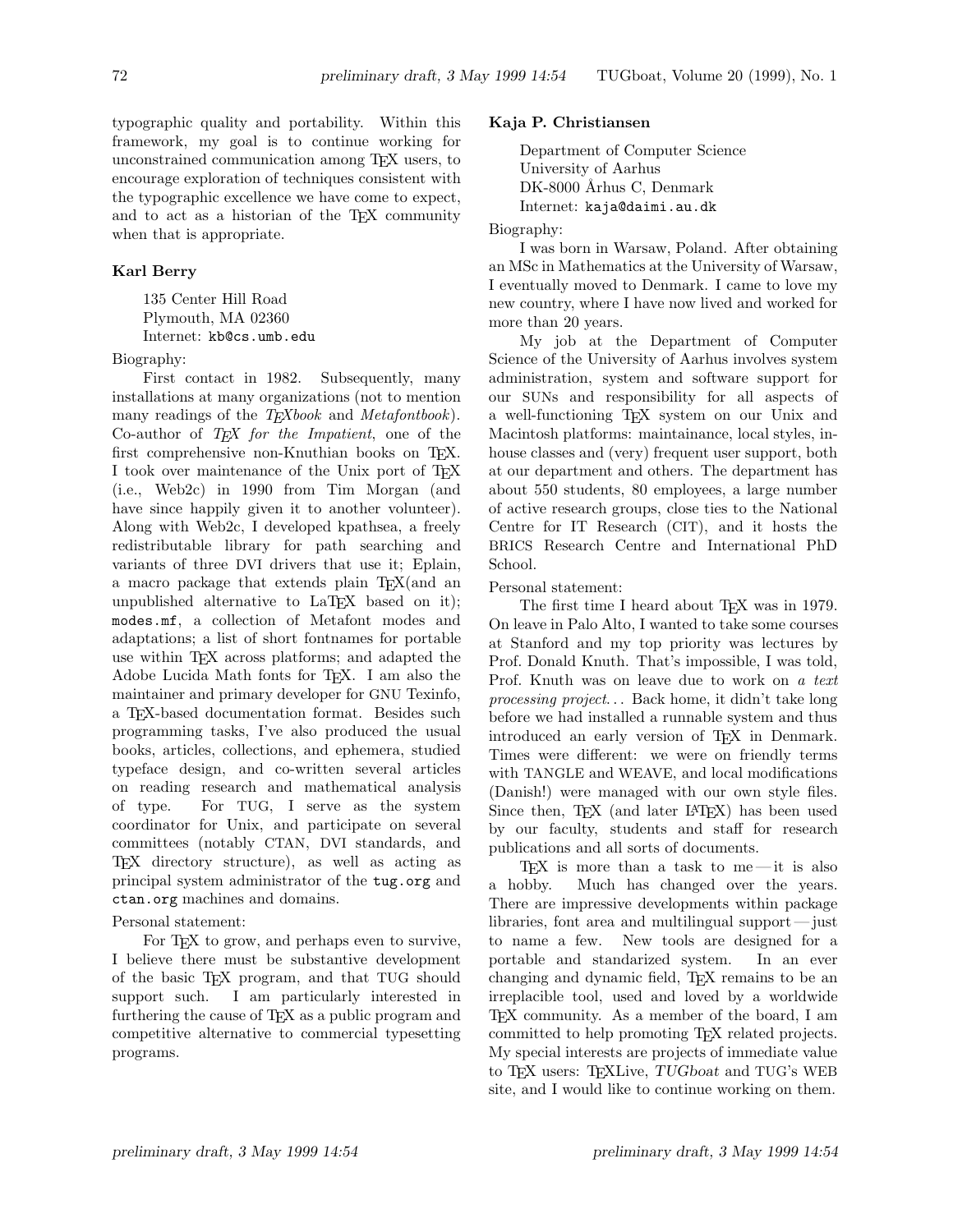#### **Don DeLand**

Integre Technical Publishing Co., Inc. 4015 Carlisle NE, Suite A Albuquerque, NM 87107 Internet: don@integretechpub.com

Biography:

In 1991 I founded Integre Technical Publishing, a full-service composition house that specializes in producing STM (science, technical, and medical) books and journals. The core of our business has been the production of books and journals using TEX and LATEX, and we are currently developing full-text SGML and online projects using a variety of TeX-related tools such as IBM's techexplorer, Scientific WorkPlace, and Advent 3b2.

I have served as treasurer and board member of the TEX Users Group since the summer of '97. As treasurer I have been working with the office staff to put TUG's financial records in order, create a budget, and generate a realistic picture of TUG's financial situation. I have also been involved in organizing the TEXNE and TUG'99 conferences.

Personal statement:

There are three goals I would like to see TUG accomplish in the coming years:

- (1) Make TUG more responsive to the needs of its members. TUG needs to publish articles and present conferences that are relevant to the average TEX user; we need to revive the teaching of courses; and we need to ensure the continued delivery of the CTAN and TEX Live CDs.
- (2) Increase TUG membership and revenues. New members are necessary to the vitality of TUG. TUG can attract and retain members by increasing responsiveness, distributing *TUGboat* in a timely manner, and increasing TUG's visibility particularly within math/science societies and at colleges and universities. With a larger membership TUG could better afford to sponsor specialized conferences and subsidize developmental efforts that members have requested.
- (3) Continue improving the organization of TUG and the TUG office. The TUG office has made herculean efforts in the past year toward better organization and improved response time to inquiries, but a great deal of work remains. In addition, TUG's archives for membership, finances, and past board proceedings are not well organized, and there currently exist no organizational guidelines for the board. The

result has been inadequate transition between successive boards.

## **Susan DeMeritt**



Center for Communications Research Institute for Defense Analysis 4320 Westerra Court San Diego, CA 92121 Internet: sue@ccrwest.org

Biography:

I have been employed by the Center for Communications Research – La Jolla (CCR–LJ) since its inception in 1989, as the Senior Technical Publications Specialist. My responsibilities include coordinating the production of technical working papers and organizing conferences. I manage the inputting, editing, and publication preparation of working papers for 30 full-time (in-house) mathematicians, plus 20–30 more who participate in our summer program. Our authors use various forms of TFX as well as IATFX!

I also assist with organizing conferences and meetings for groups of people numbering anywhere from 10–75.

#### Personal statement:

As a member of the Board of Directors of the TEX Users Group, I enjoy meeting TEX users from around the world and I enjoy the challenge of being involved in the workings of the group.

I have particularly enjoyed working on the annual (and semi-annual) conferences. I have been involved, at increasing levels of responsibility, with the conferences in San Francisco and New York City, and I am currently participating in planning the 1999 annual conference in Vancouver. Having worked on these conferences, as well as others for CCR-LJ, I am very motivated to keep improving the quality of the annual meeting so that everyone from the developer to the end user will benefit. I also want to work on assuring that the cost of the annual meeting allows for as many people to attend as possible.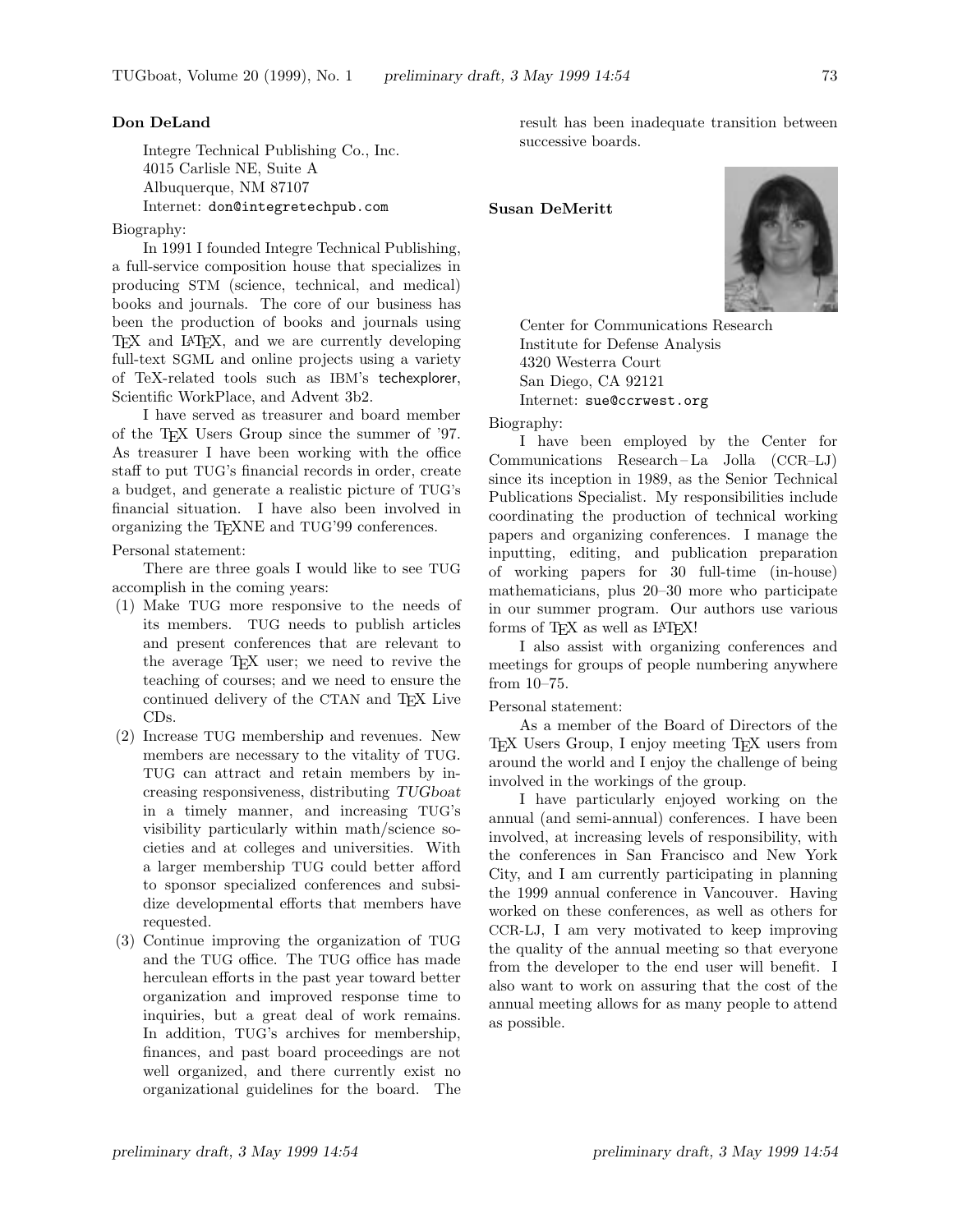# **Stephanie Hogue**



The TypeWright 801 Highland Road Lansdale, PA 19446 U.S.A. Internet: shogue@typewright.com

### Biography:

For over 14 years, I worked for the Finance Department of the Wharton School at the University of Pennsylvania. In the '80s, we used proprietary word-processing and desktoppublishing equipment to produce research papers, data tables, and graphs for 30–40 professors. I managed this office and was also responsible for the department's LAN. When Word Perfect announced its first equation editor, the Finance Dept. formed a committee to consider the feasibility of migrating from the word-processing system to PC's. Appointed to this committee by the Department's Chairman, I was not impressed with the equation editor, which one of the assistant professors characterized as "watered-down TFX." He proposed adopting LATEX and showed me a file, cautioning me that "It's not as bad as it looks at first!" Once I tore my eyes away from that preamble, I agreed that LAT<sub>E</sub>X seemed to have much more potential than Word Perfect.

About four weeks after starting to use LAT<sub>F</sub>X, I received the first request for a style change! "Please figure out how to change the footnote mark for \thanks from a number to an asterisk when the titlepage option is used in an article." Thinking that all these commands are defined somewhere, I started rummaging in the style files. Comparing the definitions of \maketitle with and without the titlepage option led to the necessary code, and that was my first hack.

My job at Wharton evolved into providing TEX support— macro-writing, assisting users, installing and upgrading— as well as processing research and class materials. In 1996, I left Wharton and started freelancing. I now do business as "The TypeWright"; most of my clients are academicians in the fields of finance and econometrics. Last year, I had the chance to work with some terrific volunteers organizing the TEXNortheast conference, and I am currently Co-Chairman of the Program Committee for the 1999 meeting in Vancouver.

Personal statement:

While T<sub>E</sub>X is unsurpassed at mathematical typesetting, and the latest developments are exciting, and TEX on the Web offers new possibilities, the sheer amount of information is overwhelming. I think the challenge facing TUG is to help users access and understand what is available.

The enthusiastic response to T<sub>EXN</sub>ortheast indicates that people need programs of this kind. I am interested in helping to design such conferences and in revitalizing TUG's training programs.

### **Judy Johnson**

600 SW Spring Lane Portland, Oregon 97225 Internet: jannejohnson@yahoo.com

Biography:

I have spent the last 8 years working directly with T<sub>F</sub>X and L<sup>A</sup>T<sub>F</sub>X in commercial book publishing. My years of experience as a board member has turned my focus to the operations of the TUG Office.

Personal statement:

I wish to continue on in that direction, as I feel that our members and the service that we provide to them is our most important goal. We have established a cohesive office staff, corrected and updated our member data base, and are currently working towards making training available again. We are eager and excited about the future of the TUG Office!

**Ross Moore**



Mathematics Department Macquarie University Sydney, Australia Internet: ross@mpce.mq.edu.au

Biography:

After obtaining a first degree from the University of Melbourne, Ross studied Mathematical Physics at the University of Oxford, emerging with a doctorate in 1981. Then followed 5 years at the Australian National University, before moving to Sydney in 1986 to work at Macquarie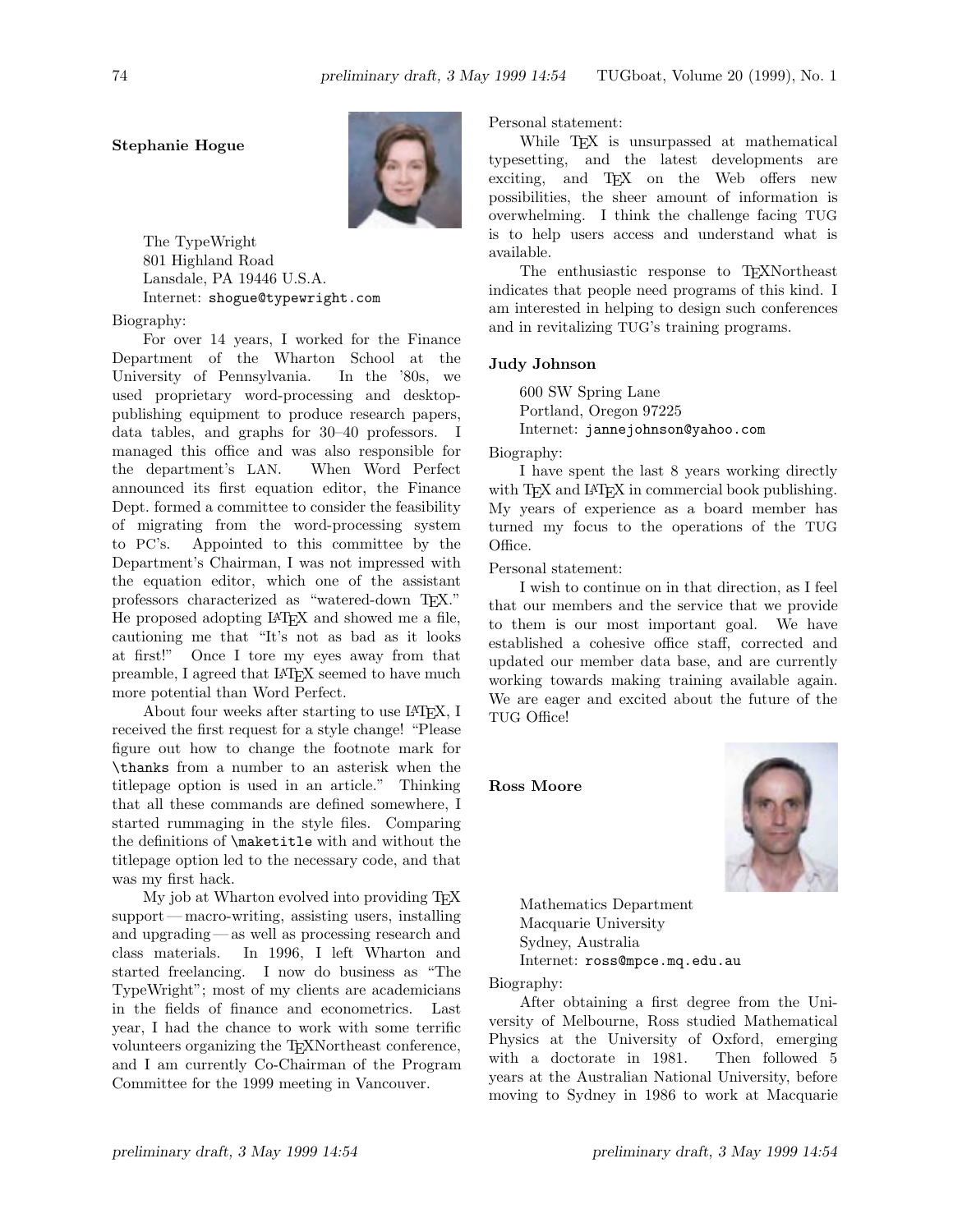University where he now teaches Mathematics, with an emphasis on Geometry and Computing.

Ross's current work is mainly about developing software useful for the presentation, display and publication needs of the scientific community, and mathematicians in particular. (For those in the know, this means T<sub>EX</sub> and related products.) Notable in this area is his contribution to XYpic, being a primary author along with Kristoffer Rose. His work on LAT<sub>F</sub>X2HTML during the past few years has made this into one of the most versatile and easy-to-use interpreters for LATEX, adding an important tool for the creation of Web pages, for academics and scientists, starting from LAT<sub>EX</sub> source.

Ross joined the TUG board of directors at the 1997 meeting, in San Francisco and attended the TEX-NorthEast meeting in 1998. He frequently gives help and advice on the Textures and LATEX2HTML discussion lists.

#### Personal statement:

I have expertise programming in several languages: e.g. PostScript, Perl, HTML, *Mathematica* as well as TEX and LATEX, and have experience in combining these, as is needed in the production of technical documents.

As a member of the TUG board of directors, I intend to continue to offer my services and experience in these areas, and to help promote the use of TEX, LATEX and related products, as a useful tool for mathematicians, scientists, students and others.

# **Cheryl Ponchin**

Center for Communications Research Institute for Defense Analyses 29 Thanet Road Princeton NJ 08540-3699 Internet: cheryl@ccr-p.ida.org

Biography:

My name is Cheryl Ponchin and I am employed at the Center for Communications Research– Princeton (CCR-P) as a Technical Document Specialist III. My responsibilities at IDA/CCR-P include the production of technical working papers. I do papers for many mathematicians, plus many others who participate in our summer program. Our authors use various forms of TEX as well as LATEX!

Personal statement:

I have previously worked on the San Francisco and New York City conferences. I am currently participating in planning the 1999 annual conference in Vancouver. I have enjoyed working on these conferences very much and I would like to continue to offer my services to the TEX community.

## **Kristoffer Høgsbro Rose**



LIP, École Normale Supérieure de Lyon 46 Allée d'Italie 69364 Lyon 7, France Internet: Kristoffer.Rose@ens-lyon.fr

Biography:

I am a researcher in computer science, more specifically in the theory of programming languages. I began working with TEX in 1984, getting the TEX82 software from Stanford and making it work with Nelson Beebe's DVI driver suite. Once I started macro programming with TFX I was hooked: the fact that one can write formulae and programs that directly result in beautifully typeset output fascinates me still. The largest T<sub>EX</sub> thing I have written, and the one that got me onto the T<sub>E</sub>X stage, is a drawing system called XY-pic. One of its most important features is that one can easily produce drawings by automatic means, something that I hope to look into more in the future. The development of standardised markup formats in the SGML/XML context makes this realistic now, I think, so I have work ahead of me.

There is more information about me (and XY-pic) on my home page, http://www.enslyon.fr/~krisrose.

#### Personal statement:

I believe that the world is finally maturing to a point where documents are available in electronic form: instead of each document being an incomprehensible monolithic binary-format blob of data, it should be searchable, categorisable, etc. We in the T<sub>E</sub>X community are used to the luxuries provided by text files with well-defined markup. However, it has taken more than ten years for SGML to become accepted. A workable standard for mathematics, MathML, is now emerging, thus SGML is quickly invading the domain where TEX has been reigning for more than a decade.